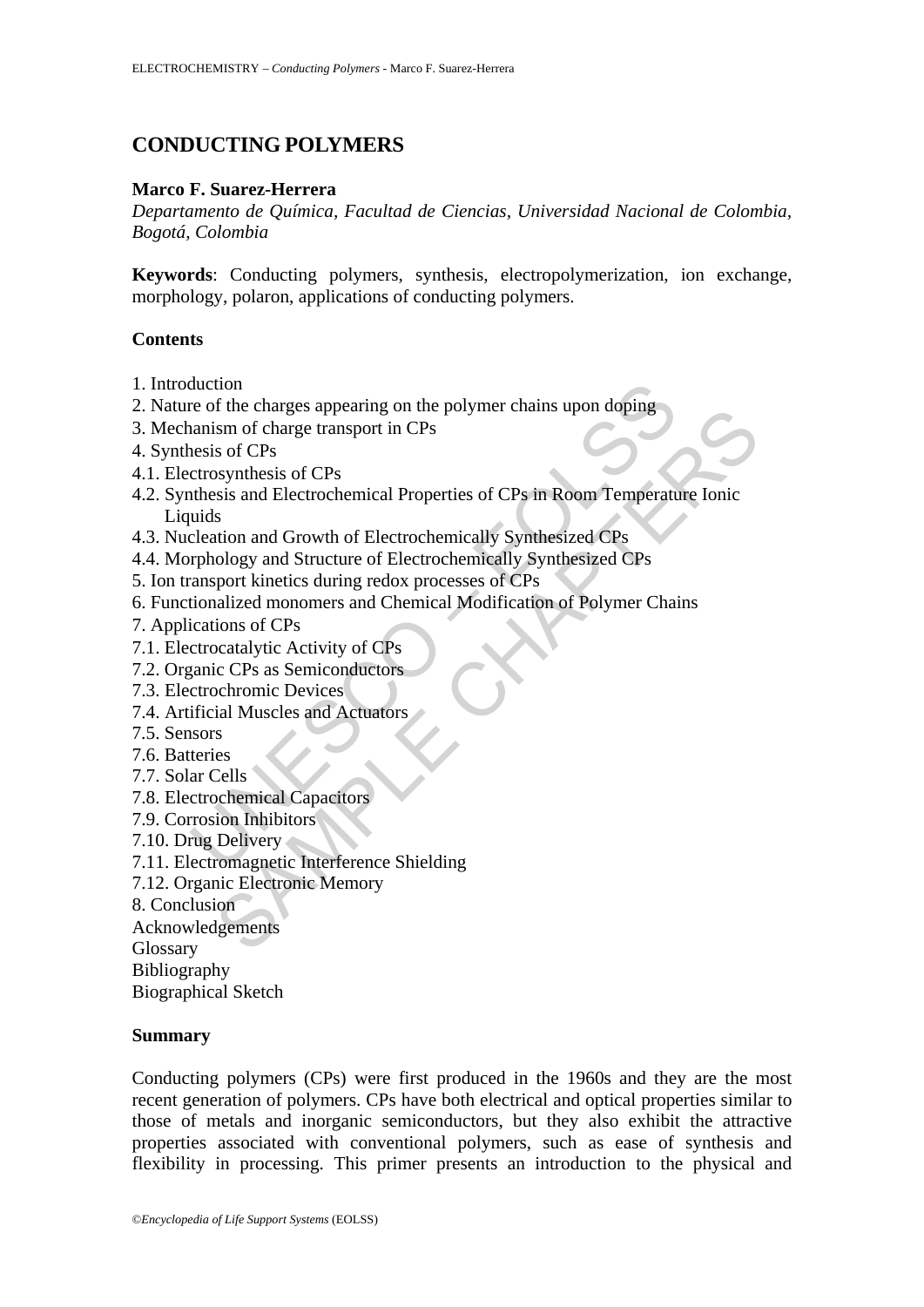electrochemical properties and covers main applications of CPs in many fields. The first part is focused on the charge transport mechanism of CPs. Synthesis strategies applied to CPs are reviewed in the second part. The following sections are focused on the ion transport kinetics during redox processes of CPs and the advantages of use functionalized monomer in order to obtain CPs with desirable properties. Finally some applications of CPs are reviewed.

#### **1. Introduction**

outed the contept of Thromis in polyatety<br>let (FA). The author outed the defect could be mobile and, if charged, could be promsible<br>luctivity. In a series of papers in 1963, D.E. Weiss and coworker<br>ivity in iodine oxidized Eventually by in idding to provide the first particular conductivity. In a series of papers in 1963, D.E. Weiss and coworkers reported by in iodine oxidized polypyrrole. In the first part of this series the automorror of Conducting polymers were "practically" predicted in 1962 by John Pople and S.H. Walmsley before their experimental discovery. In this classical paper Pople and Walmsley introduced the concept of "solitons" in polyacetylene (PA). The authors suggested that such a defect could be mobile and, if charged, could be responsible of high electrical conductivity. In a series of papers in 1963, D.E. Weiss and coworkers reported high conductivity in iodine oxidized polypyrrole. In the first part of this series the authors described a chemical examination of polypyrrole and they suggested that it may be regarded as a three-dimensional network of pyrrole rings interconnected by direct carbon to carbon linkages. In the second part the authors suggested that the molecular iodine is present as a charge-transfer complex. In the latter paper (part III) they described further experiments that show the influence of charge-transfer complexes of polypyrrole on its electronic properties. These papers also describe the effect of iodine doping on conductivity, the conductivity type (n or p), and electron spin resonance studies on polypyrrole. In 1968 the properties of organic semiconductors, especially the polyanilines, were reviewed by R. De Surville.

A key discovery in the development of CPs was the finding in 1973 by Walatka *et al*. that the inorganic polymer polysulfur nitride (PSN) is a metal. The metallic character of PSN, is an intrinsic property of the material, related to the presence of one unpaired electron for each S-N unit. As a result, the highest occupied electronic levels (i.e., valence band) are only half-occupied. Since there is no forbidden gap between the highest occupied and lowest unoccupied levels, the unpaired electrons can readily move under the application of an electrical field giving rise to electrical conductivity. Most other polymeric materials correspond to closed-shell systems, where all the electrons are paired, and such an electronic configuration leads to dielectric polymers.

In 1977 Gill *et al*. observed that the room-temperature conductivity of PSN, can be enhanced by an order of magnitude following exposure to bromine and similar oxidizing agents. The conducting entity is now no longer a neutral polymer but a polymeric cation, charge neutrality being preserved by incorporating into the material the reduced form of the oxidizing agent (such as  $\text{Br}_3$  in the case of exposure to bromine). Another major breakthrough in the area of CPs happened in 1977 when McDiarmid *et al*. applied to PA, an intrinsically insulating organic polymer, the same redox chemistry used by D.E. Weiss *et al.* and Gill *et al*. They discovered that the conductivity of PA can be increased by exposing it to oxidizing or reducing agent. In 2000 the Nobel Prize in chemistry was awarded to Alan Heeger, Alan MacDiarmid, and Hideki Shirakawa, recognizing their breakthrough discovery of high conductivity in PA. This process is often referred to as "doping" by analogy with the doping of inorganic semiconductors, but this term is not correct because in this case a net redox reaction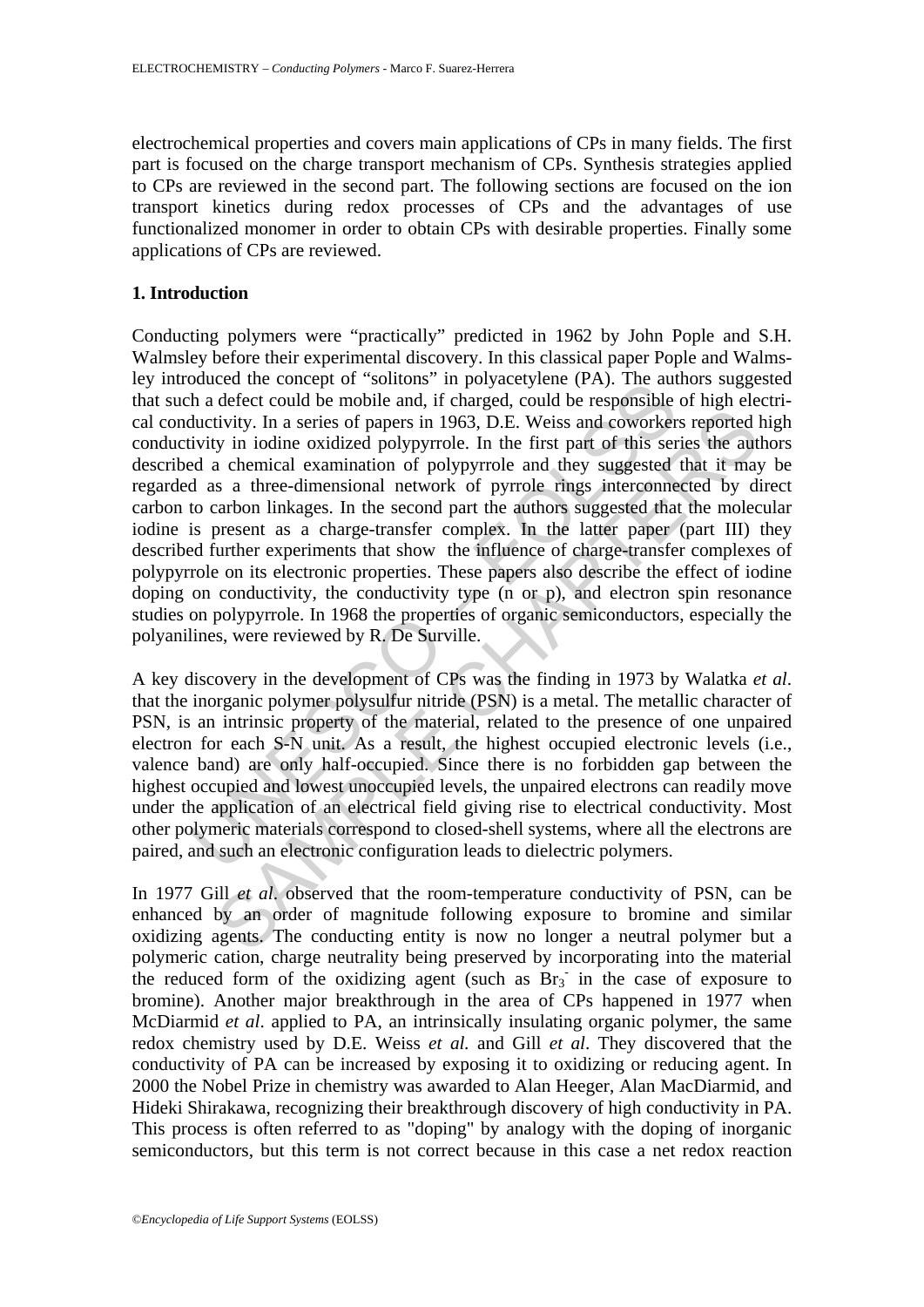happens inside the polymeric material and the insulating neutral polymer is converted into an ionic complex consisting of a polymeric cation (chemical reaction 1), or anion (chemical reaction 2), and a counterion. In solid-state physics terminology, the use of an oxidizing agent corresponds to p-type doping and that of a reducing agent to n-type doping. The doping reactions are usually summarized as:

$$
CP_{\text{Neutral chains}} + n(A^{-})_{aq} + mS \rightarrow [CP^{+n}A_{n}^{-}S_{m}] + ne
$$
 [1]

$$
CP_{\text{Neutral chains}} + n(C^{-})_{aq} + ne + mS \rightarrow [CP^{-n}C_{n}^{-}S_{m}]
$$
 [2]

where the different symbols mean: aqueous (aq), anion  $(A)$  cation( $C^+$ ), electron (e), solvent (S) and "*m*" and "*n*" are stoichiometric coefficients. In 1979 Diaz *et al.* manufactured free-standing PPy films with excellent electrical and mechanical properties using an electrochemical method, proving that the electrochemical synthesis is more suitable than the chemical synthesis when thin films and specific oxidation states of polymer are needed.

he different symbols mean: aqueous (aq), anion (A) cation(C'<br>
(S) and "*m*" and "*n*" are stoichiometric coefficients. In 19<br>
ctured free-standing PPy films with excellent electrical are<br>
susing an electrochemical method, In summary, CPs have in common a significant overlap of delocalized  $\pi$ -electrons along the polymer chain (Figure 1), but this is itself insufficient for electrical conductivity, for which redox perturbation of the polymer chain is necessary. For example, the oxidation of the polymer produces a more conducting material, an electron-deficient polycationic chain where the charge compensation is achieved by the uptake of anions from the surrounding medium (Figure 1b). CPs are therefore ionomeric in their conductive forms. In practical applications the most widely used polymers are of the PA, polypyrrole (PPy), polythiophene (PT) and polyaniline (PANI) types, on grounds of stability and ease of preparation.



Figure 1. Chemical structures of some organic conducting polymers: reduced (a) and oxidized (b) polyacetylene, polypyrrole (c) and polythiophene (d).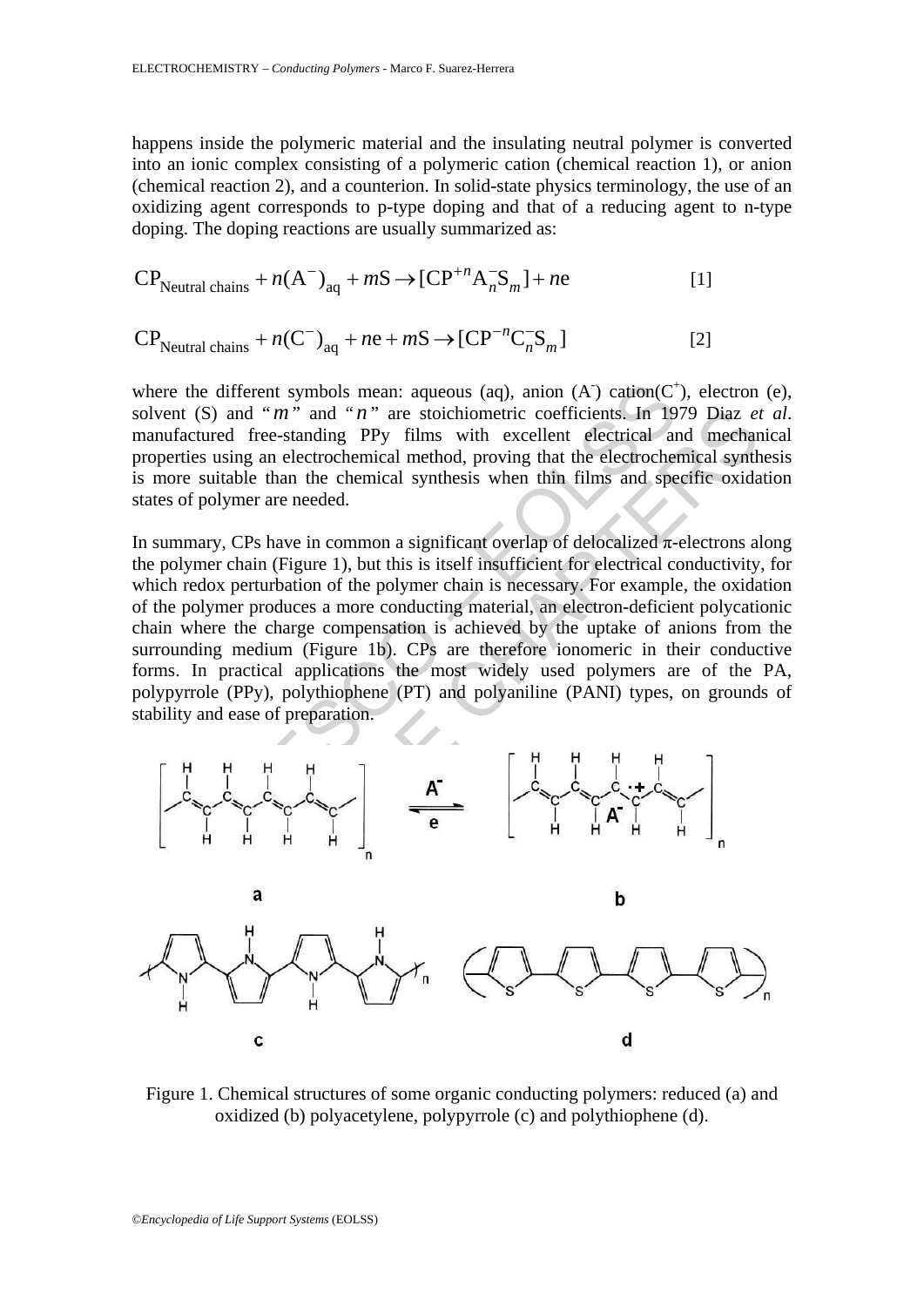Unfortunately, due to the large amount of work carried out in this field, a review of this type cannot be comprehensive. Hence, for this primer, recent developments and examples of the state-of-the art were selected. Wherever possible, we direct the reader to the primary literature where significantly more examples and details await the interested reader.

### **2. Nature of the Charges Appearing on the Polymer Chains upon Doping**

An extraordinarily large range of conductivity can be obtained upon doping of CPs, the conductivity increases as the doping level rises. Both n and p type dopants, as well as protonic acid doping, have been used to induce an insulator–metal transition in CPs. Charges introduced into the polymers and oligomers through doping are stored in different states called solitons, polarons, and bipolarons. The nature of the charge carriers is dependent on material and doping level.

s minutated mute polymers and ongenies through deping<br>is that states called solitons, polarons, and bipolarons. The nature<br>is dependent on material and doping level.<br>Charge moves through a dielectric crystal, it will be pe dependent on material and doping level.<br>
arge moves through a dielectric crystal, it will be permanently surrounde<br>
lattice polarization. Moving through the crystal, the charge carries the la<br>
with it. The moving charge to When a charge moves through a dielectric crystal, it will be permanently surrounded by a region of lattice polarization. Moving through the crystal, the charge carries the lattice distortion with it. The moving charge together with the accompanying self-consistent polarization field can be treated as a quasiparticle called a "polaron" with its own particular characteristics, such as effective mass, total momentum, energy, etc. In an organic polymer chain, it is energetically possible to localize the charge that appears on the chain and to have, around the charge, a local distortion (relaxation) of the lattice. This process causes the presence of localized electronic states in the gap due to a local upward shift of the HOMO and downward shift of the LUMO. In this way is possible the formation of what condensed-matter physicists call a polaron. In chemical terminology, the polaron is just a radical ion (charge carriers with a net spin associated with a lattice distortion and the presence of localized electronic states in the gap).The ability of a charge to significantly deform the lattice around it is the manifestation of a strong electron-phonon coupling. In the absence of chemical and physical defects, the charge transport mechanism in both CPs and molecular single crystals results from a delicate interplay between electronic and electron-vibration (phonon) interactions. According to the seminal Su–Schrieffer–Heeger (SSH) model, addition of extra charges to the polymer chains is expected to lead to the formation of polarons, the appearance of localized electronic levels inside the otherwise forbidden bandgap, and the emergence of new optical transitions.

Now, it is important consider what happen when a second electron is removed from the polymer chain: Is it more favorable to take the second electron from the polaron or from anywhere else on the chain (in this case we have two polarons)? In the former case, a bipolaron is formed. Bipolaron is defined as a pair of like charges (such as dication) associated with a strong local lattice distortion. The bipolaron can be thought which as analogous to the Cooper pair in the BCS theory of superconductivity, which consists of two electrons coupled through a lattice vibration, i.e., a phonon. The formation of a bipolaron implies that the energy gained by the interaction with the lattice is larger than the Coulomb repulsion between the two charges of same sign confined in the same location.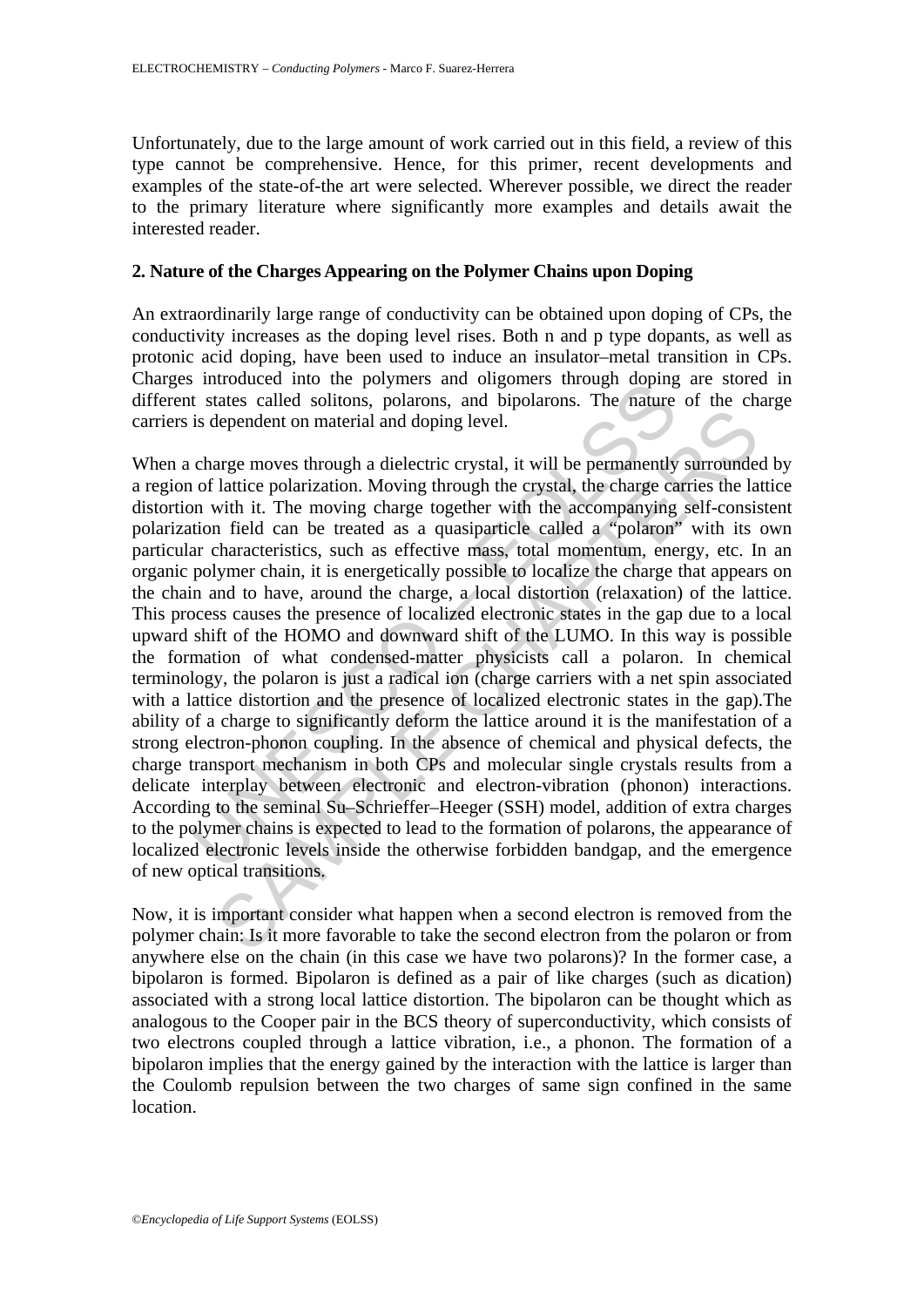Doped PT, polyparaphenylene (PPP), and PPy can display conductivity which does not seem to be associated with unpaired electrons but rather with spinless charge carriers. Electron spin resonance (ESR) experiments indicated that charge carriers in conducting organic polymers are different from those in inorganic semiconductors. At low doping, the ESR signal grows and it is according to the fact that polarons with spin 1/2 are formed. At intermediate doping, the ESR signal saturates and then decreases, which is consistent with polarons recombination to form spinless bipolarons. At high doping level no ESR signal is observed although the system is highly conducting, indicating that the charge carriers in that regime are spinless.

Inc. Successive of pristine PA is that it shows a strong EPR signal, indicating every of pristine PA is that it shows a strong EPR signal, indicating the radicals during its synthesis. Possibly, chains with unevern num are icals during its synthesis. Possibly, chains with uneven numbers of car<br>apparently formed. During the initial phases of doping this EPR si<br>Unlike chemisst, solid-state physicists like to view the above spin or change<br>ument Trans-PA is unique so far among CPs because it has a degenerate ground state, i.e., two "geometric" structures corresponding exactly to the same total energy. An interesting property of pristine PA is that it shows a strong EPR signal, indicating the formation of neutral radicals during its synthesis. Possibly, chains with uneven numbers of carbon atoms are apparently formed. During the initial phases of doping this EPR signal disappears. Unlike chemists, solid-state physicists like to view the above spin or chargecarrying segments of PA as perturbations or, as they call them, "excitations" in very long or infinite PA chains. It has been suggested that an isolated charge on a trans- PA chain constitutes a boundary between a segment of the chain adopting the geometric structure corresponding to one of the potential wells and a segment adopting the structure corresponding to the other well. The latter is a consequence of the existence of a degenerate ground state in trans-PA. In physics terminology, such a charge associated with a boundary or domain wall is called a "soliton", because it has the properties of a solitary wave which can propagate without deformation and dissipation. A soliton can also be viewed as an excitation of the system that leads from one potential well to another well of the same energy. Compared to a polaron, the soliton has unusual spincharge relationships: since a neutral soliton is a radical it has a spin 1/2 whereas a charged soliton is spinless.

The charge transport in PANI was initially described as quasi-one-dimensional conductor with three-dimensional "metallic" states. The significant charge-interchaintransfer rate inside the crystalline region was supposed to result in the "metallic" bundles. Between the bundles are the amorphous (less-ordered) regions in which charge hopping dominates the macroscopic conductivity. The latter model was not consistent with the new experimental data. By means of low and high field ESR measurements, it was proved that the conducting properties of PANI and poly[N-methyl(aniline)] (PNMA) are predominantly caused by a three-dimensional charge hopping between different polymeric chains rather than by individual one-dimensional conducting chains. However, the intrinsic properties of the charge carriers in PANI are still under debate.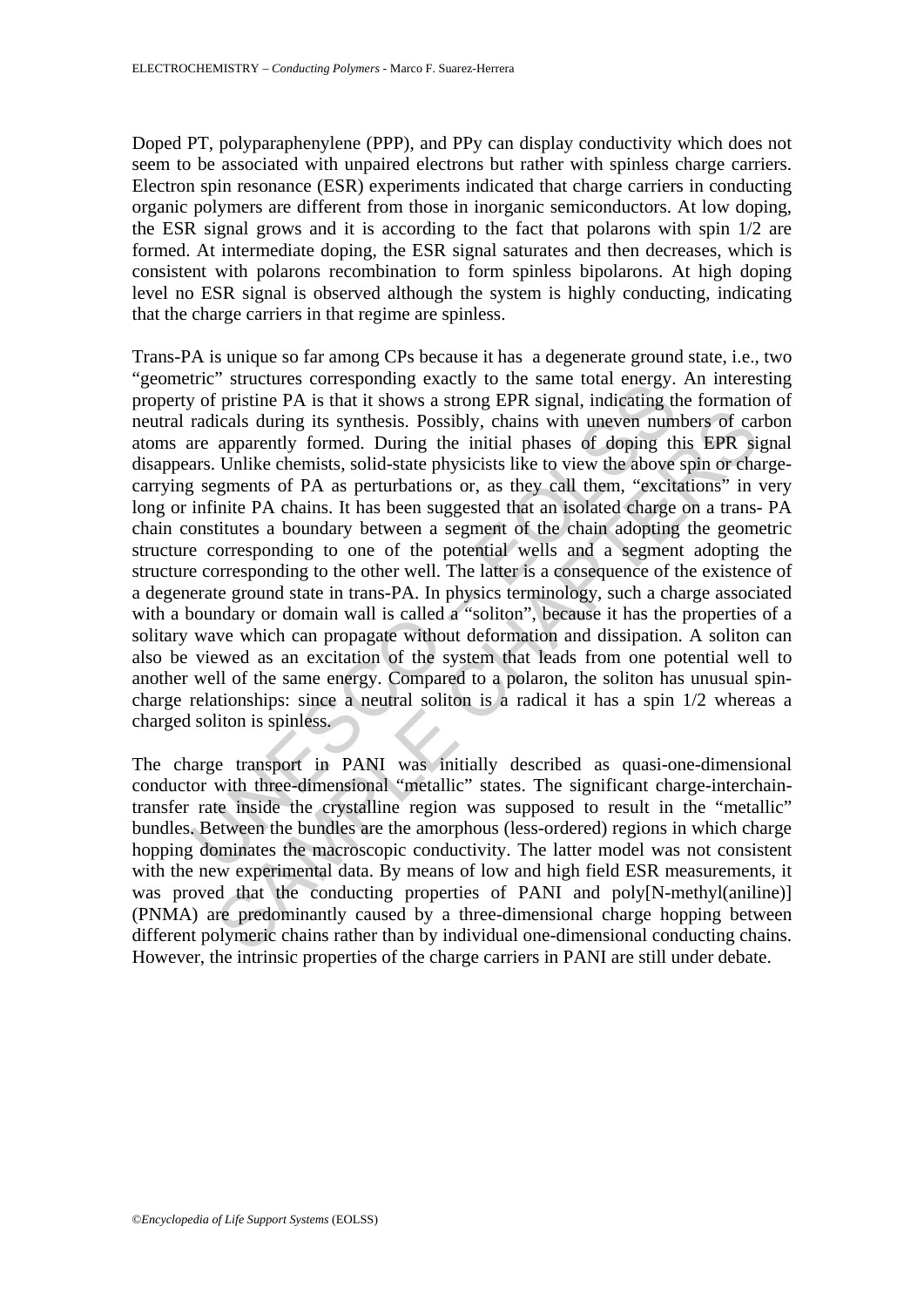

Figure 2. Oxidation states of polyaniline: leucoemeraldine (a), emeraldine base (b), pernigraniline (c) and emeraldine salt (d).

**EXECUTE:** The Unit of the consequence of the consequence of the consequence of the consequence of the consequence of the consequence of the conductions and bipolarons are considered to contribute to the conduction, PPP, **c**  $\alpha$  d  $\alpha$ <br>  $\alpha$ . Oxidation states of polyaniline: leucoemeraldine (a), emeraldine base (b<br>
permigraniline (c) and emeraldine salt (d).<br>
Dons and bipolarons are considered to contribute to the conduction of poly-<br>
PP Both polarons and bipolarons are considered to contribute to the conduction of polymers like PPy, PPP, and PT. This is clearly distinctive to PANI and its derivatives, which become insulating and spinless at high oxidation states. Polaron pairs are supposed to be responsible for these decreases. The double charged polaron pairs are supposed not to be conducting, because the hopping probability of two charges in a single chain simultaneously is too small. PANI and its derivatives are different from other CPs like PPy in that the nitrogen atoms participate in conjugation and they do not have the bipolaronic spinless conducting state (Figure 2). In summary, formation of polaron pairs causes the localization of polarons, and this may be responsible for the disappearance of spin and decrease in conductance at high doping levels in PANI and PNMA.

# **3. Mechanism of Charge Transport in CPs**

Understanding the basic charge transport mechanisms of CPs is not only of fundamental academic interest. It has great technical relevance because more professional knowledge may help to increase transport efficiency with the consequences of increased device speed, reduced power loss and avoidance of excessive heating in such promising fields as pixel-resolved full color organic light emitting diode (OLED) displays, organic field effect transistor (OFET) integrated circuits, artificial muscles or photovoltaic cells.

At present a theoretical prediction of mobility of charge carriers for a given molecule in a given crystal structure is not possible. Therefore, first of all, reliable experimental data are required to find out, how large the transport parameters are, and under which conditions which kind of transport model can be applied. The question of whether polarons or bipolarons are the more stable entities in CPs is still under debate.

The charge-transport properties of conjugated materials critically depend on the packing of the molecules or chains and the degree of order in the solid state, as well as on the density of impurities and structural defects. As a result, the measured mobility values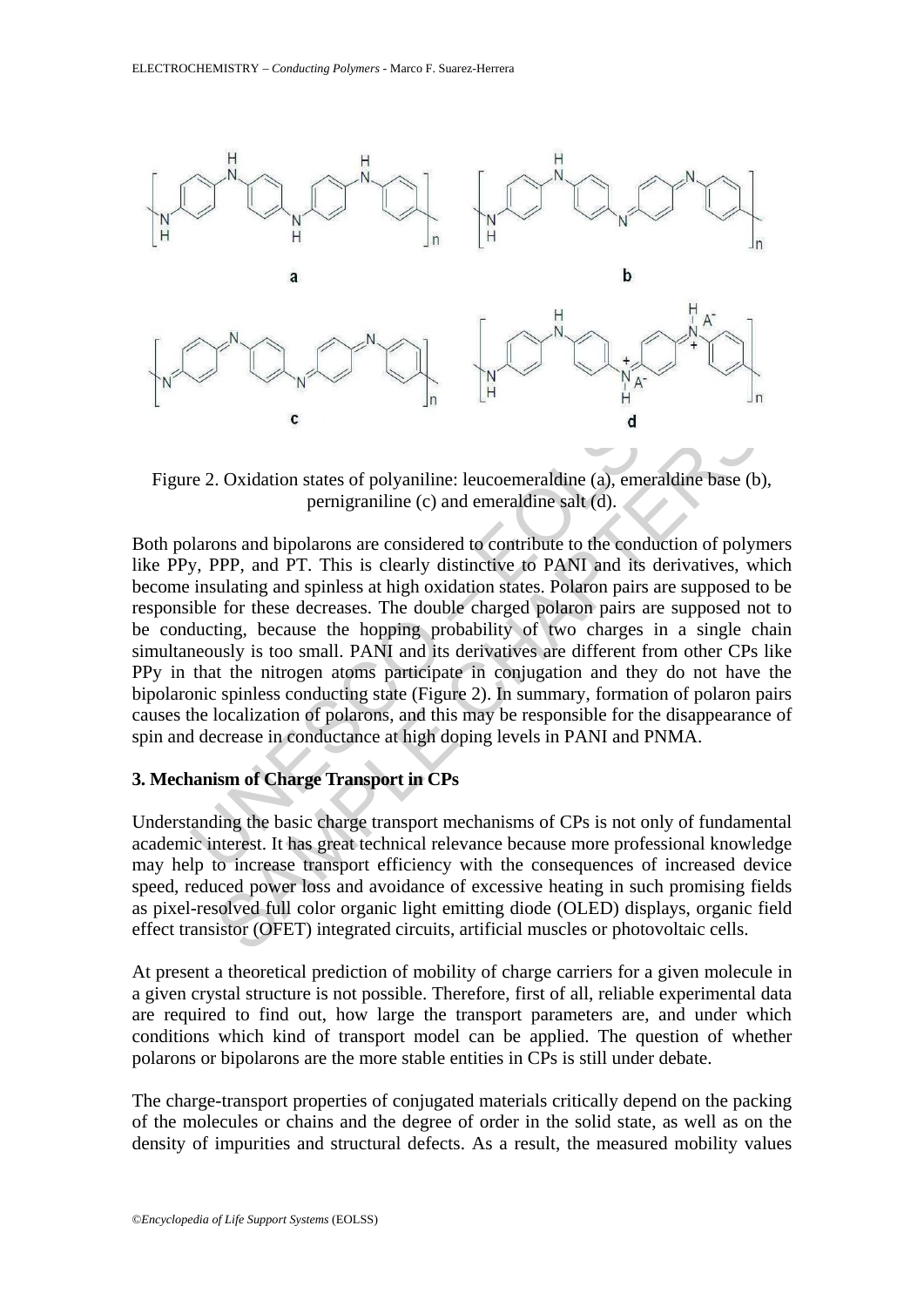can vary largely as a function of sample quality. From the perspective of a theoretical physicist. CPs are viewed as the limit of finite linear  $\pi$ -conjugated molecules. From a materials perspective, CPs are considerably more complex than theorists' idealizations. Typically, the polymers do not yield good crystals (polydicetylene is an exception) and they consist of mixed crystalline and amorphous regions. On the other hand, injection of charges into (disordered) conjugated polymers is believed to induce local distortions of the geometric structure.

Sirringhaus *et al*. have presented evidence that, at very high p-doping levels, the transport properties of PT become those of a metal. Theoretically, this can be understood by considering that the broadening of the bipolaron states in the gap upon increasing the dopant concentration eventually leads to the merging of the lower and upper bipolaron bands with the valence band (VB) and the conduction band (CB), respectively. During p-type doping, this results in a new unfilled VB and the possibility of a conventional metallic-like conduction mechanism. This can only happen with PT due to its low bandgap value (2.0 eV) and the possibility to reach high dopant concentrations (theoretically estimated around or larger than one dopant per every other monomer unit). Such doping levels are not experimentally achieved with other CPs. Figure 3 shows the change of electric resistance of a PT film with the applied potential. It is clear that increasing the p-type doping (at higher potentials) a dramatic increase of conductivity (decrease of resistance) is observed.



Figure 3. Variation of film resistance, perpendicular to the electrode, with the applied potential for the Pt(111) electrode coated with a polythiophene film (about 100 nm thick). Data measured using electrochemical impedance spectroscopy. The electrolyte was  $0.1$  M NaClO<sub>4</sub> in dry and argon saturated acetonitrile.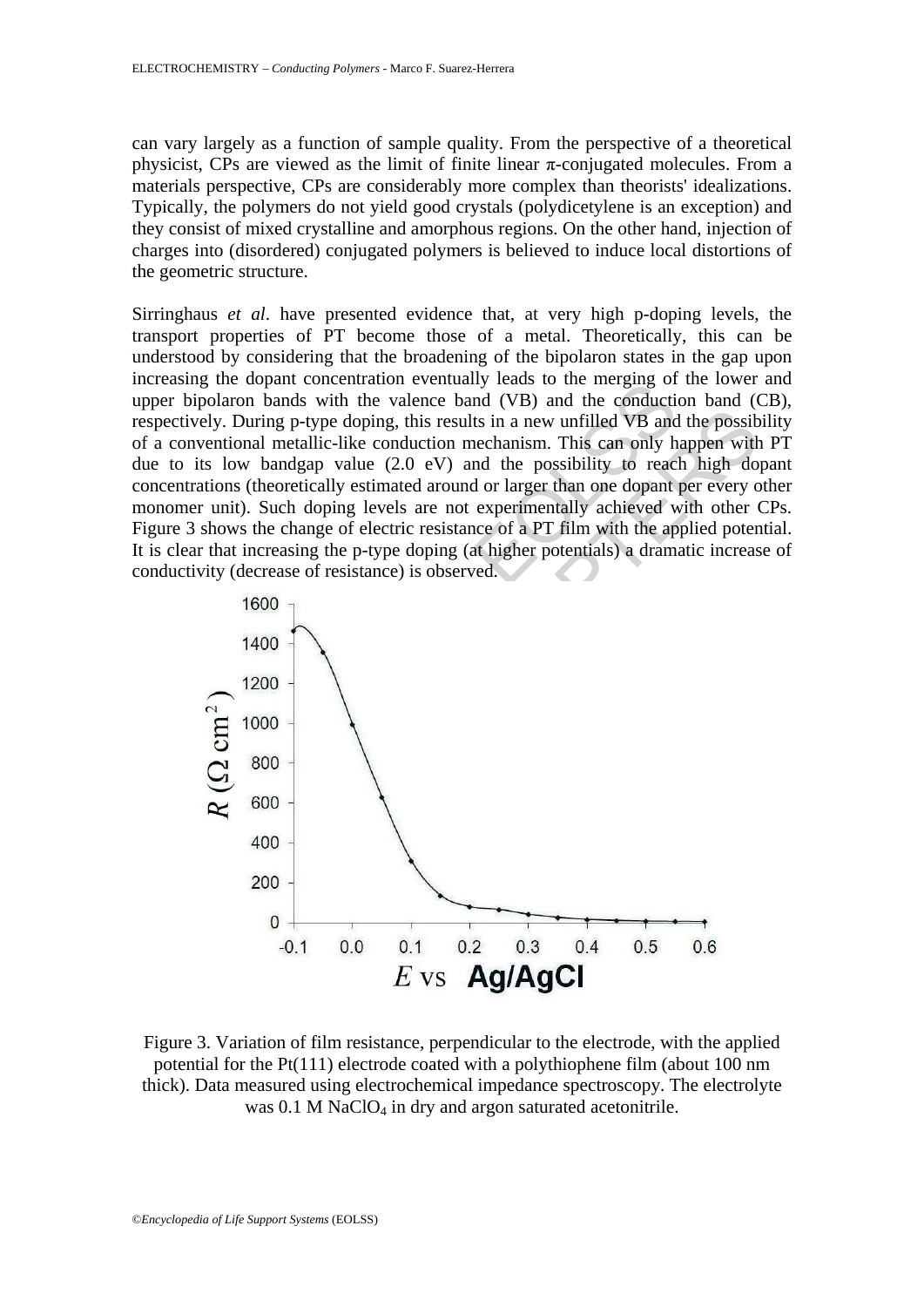A synthetic method that allows the synthesis of highly conducting polymer with metallic behavior is called self-stabilized dispersion polymerization, as it was demonstrated for the case of PANI. In contrast to conventional homogeneous/dispersion polymerization using an aqueous medium containing aniline, acid and oxidant, this polymerization is carried out in a heterogeneous biphasic (organic and aqueous) mixture without the use of any stabilizers. It has been suggested that the anilinium hydrochloride monomer is like a surfactant, with a polar hydrophilic head and an organic hydrophobic tail. The monomers and growing polymer chains act as interfacial stabilizers, resulting in excellent dispersion of the organic phase inside the aqueous reaction medium. The organic phase tends to separate the aniline monomers and grown PANI chains from the reactive ends of the chain in the aqueous phase, thereby suppressing undesirable side reactions (such as ortho-coupling or Michael reductive additions). The PANI samples prepared with the above method showed room-temperature conductivities up to 1,000 S  $cm<sup>-1</sup>$  and typical metallic behavior.

Is visual as onto-Coupling of Michael Teductive admitists). The<br>d with the above method showed room-temperature conductivitie<br>d typical metallic behavior.<br>In way for achieve high conductivities was demonstrated for<br>leads pical metallic behavior.<br>
way for achieve high conductivities was demonstrated for the case<br>
are poly-3-hexylthiophene (RR-P3HT). Self-organization of the poly<br>
ds to a lamellar structure with two-dimensional sheets built A second way for achieve high conductivities was demonstrated for the case of regioregular poly-3-hexylthiophene (RR-P3HT). Self-organization of the polymer chains leads to a lamellar structure with two-dimensional sheets built by strongly interacting conjugated segments; as a result, the material displays room temperature mobilities up to  $0.1 \text{ cm}^2 \text{ V}^{-1} \text{ s}^{-1}$ . In 2001, Schön *et al.* demonstrated that the electrical properties of RR-P3HT can be modified over the largest range possible, from insulating to superconducting. The authors reported a distinct metal-insulator transition and metallic levels of conductivity in a polymer field-effect transistor. The active material was solution-cast regioregular poly(3-hexylthiophene), which forms relatively well ordered films owing to self-organization, and which yields a high charge carrier mobility (0.05–0.1 cm<sup>2</sup> V<sup>-1</sup> s<sup>-1</sup>) at room temperature. At temperatures below 2.35K, with sheet carrier densities exceeding 2.5 x  $10^{14}$  cm<sup>-2</sup>, the PT film becomes superconducting. The authors suggest that the appearance of superconductivity seems to be closely related to the self-assembly properties of the polymer, where the introduction of additional disorder was found to suppress superconductivity. This may explain why superconductivity has not been observed in chemically doped conjugated polymers. In this case, the disorder introduced by the impurities probably destroys the superconducting phase.

One way to understand the properties of CPs and the relationship between them and the structure is the study the properties of oligomer series. In a seminal work Diaz *et al*. studied the electro-oxidation of various aromatic monomers and oligomers and particularly the relationships between the number of repeated units in the substrate molecule and the oxidation potential as well as the UV-vis absorption maximum of the oxidation product (soluble as well as deposited on the electrode). As is was predicted by theoretical calculations, it was observed that the oxidation potential shifts to less positive values with an increasing number of monomer units in the educt, whereas the absorption maximum shifts considerably to longer wavelengths. Banerjee *et al*. synthesized a well-defined series of poly-p-phenylene oligomers containing up to eight phenylene moieties with branched alkyl (i.e., 6-tetradecyl) groups as the end-capping substituents and solubilizing groups. The authors reported that the low-energy electronic transitions of the cation radical and all electronic and optoelectronic properties of polyp-phenylenes, containing up to seven phenylene moieties, have a linear relationship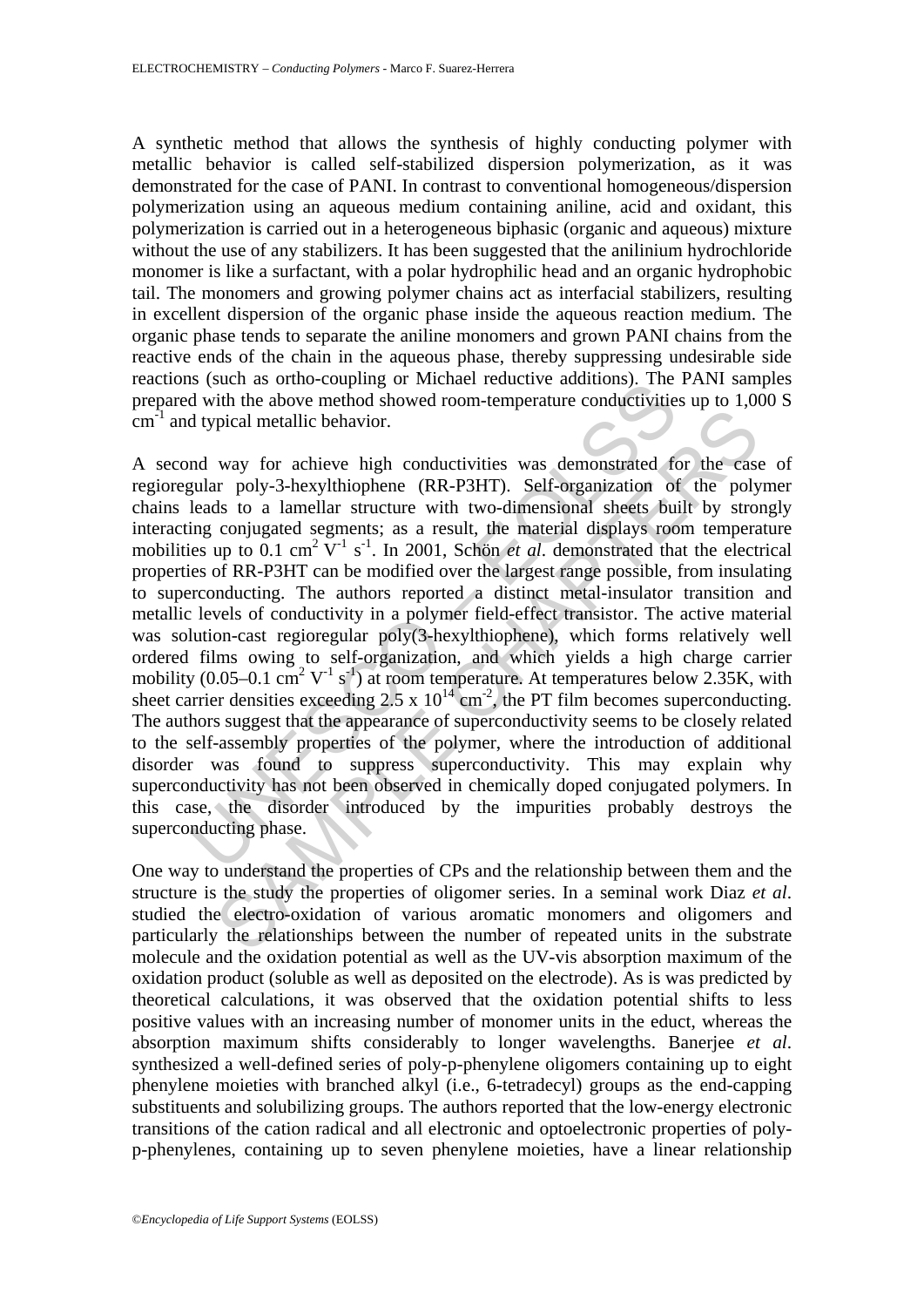with  $1/n$  ratio (where n is number of phenylene moieties). For example, the authors reported the following quantitative relationship between the oxidation potentials and the number of phenylene rings in various polyphenylenes: Eox (V vs  $SCE$ ) = 1.3 + 0.74/*n*. The slope from the equation for linear fit of the curve between Eox and 1/n is a quantitative measure of the effective conjugation. A linear extrapolation, of the latter relationship results in a value of 1.3 V vs SCE for the oxidation potential of an infinitely long poly-p-phenylene polymer. The lowering of the oxidation potentials with increasing number of phenylene units, in first approximation, could represent the rise of the HOMO levels as it is expected for all CPs.



# TO ACCESS ALL THE **41 PAGES** OF THIS CHAPTER, Visit: http://www.eolss.net/Eolss-sampleAllChapter.aspx

#### **Bibliography**

Akagi K., Piao G., Kaneko S., Sakamaki K., Shirakawa H., Kyotani M. (1998). Helical polyacetylene synthesized with a chiral nematic reaction field. *Science* **282**, 1683-1886. [This is a case study reporting the synthesis of clockwise or counterclockwise helical structures of PA fibrils].

CO ACCESS ALL THE 41 PAGES OF THIS CHAP[TER](https://www.eolss.net/ebooklib/sc_cart.aspx?File=E6-121-11-00),<br>
Visit: http://www.eolss.net/Eolss-sampleAllChapter.aspx<br>
ao G., Kaneko S., Sakamaki K., Shirakawa H., Kyotani M. (1998). Helical polyacety<br>
of olockwise or counterlockwise helic Andrieux C. P., Audebert P., Hapiot P., Saveant J. M. (1991). Identification of the first steps of the electrochemical polymerization of pyrroles by means of fast potential step techniques. J*ournal of Physical Chemistry* **95**, 10158-10164. [Landmark publication about the mechanism of electropolymerization of CPs].

Banerjee M., Shukla R., Rathore R. (2009). Synthesis, optical, and electronic properties of soluble poly-pphenylene oligomers as models for molecular wires. *Journal of the American Chemical Society* **131**, 1780-1786. [A comprehensive study about the physical and chemical properties of poly-p-phenylene oligomers].

Barbero C., Salavagione H.J., Acevedo D.F., Grumelli D.E., Garay F., Planes G.A., Morales G.M., Miras M.C. (2004). Novel synthetic methods to produce functionalized conducting polymers I. Polyanilines. *Electrochimica Acta* **49**, 3671-3686. [This is a case study about the synthesis of functionalized conducting polymers].

Brédas J. L., Beljonne D., Coropceanu V., Cornil J. (2004). Charge-Transfer and Energy-Transfer Processes in π-Conjugated Oligomers and Polymers: A Molecular Picture. *Chemical Review* **104**, 4971- 5003. [This is a comprehensive review about the physical and properties of CPs].

Cai X. W., Gao J. S., Xie Z. X., Xie Y., Tian Z. Q., Mao B.W. (1998). Nanomodification of polypyrrole and polyaniline on highly oriented pyrolytic graphite electrodes by atomic force microscopy*. Langmuir* **14**, 2508-2514. [This paper describes the first observation of localized electropolymerization of pyrrole and aniline on highly oriented pyrolytic graphite substrates under atomic force microscopy (AFM) tip−sample interactions].

Chiang C. K., Fincher C. R., Park Y. W., Heeger A. J., Shirakawa H., Louis E. J., Gau S. C., McDiarmid A. G. (1977). Electrical conductivity in doped polyacetylene. *Physical Review Letters* **39**, 1098-1101. [This is a seminal report about doped polyacetylene as new class of conducting polymers].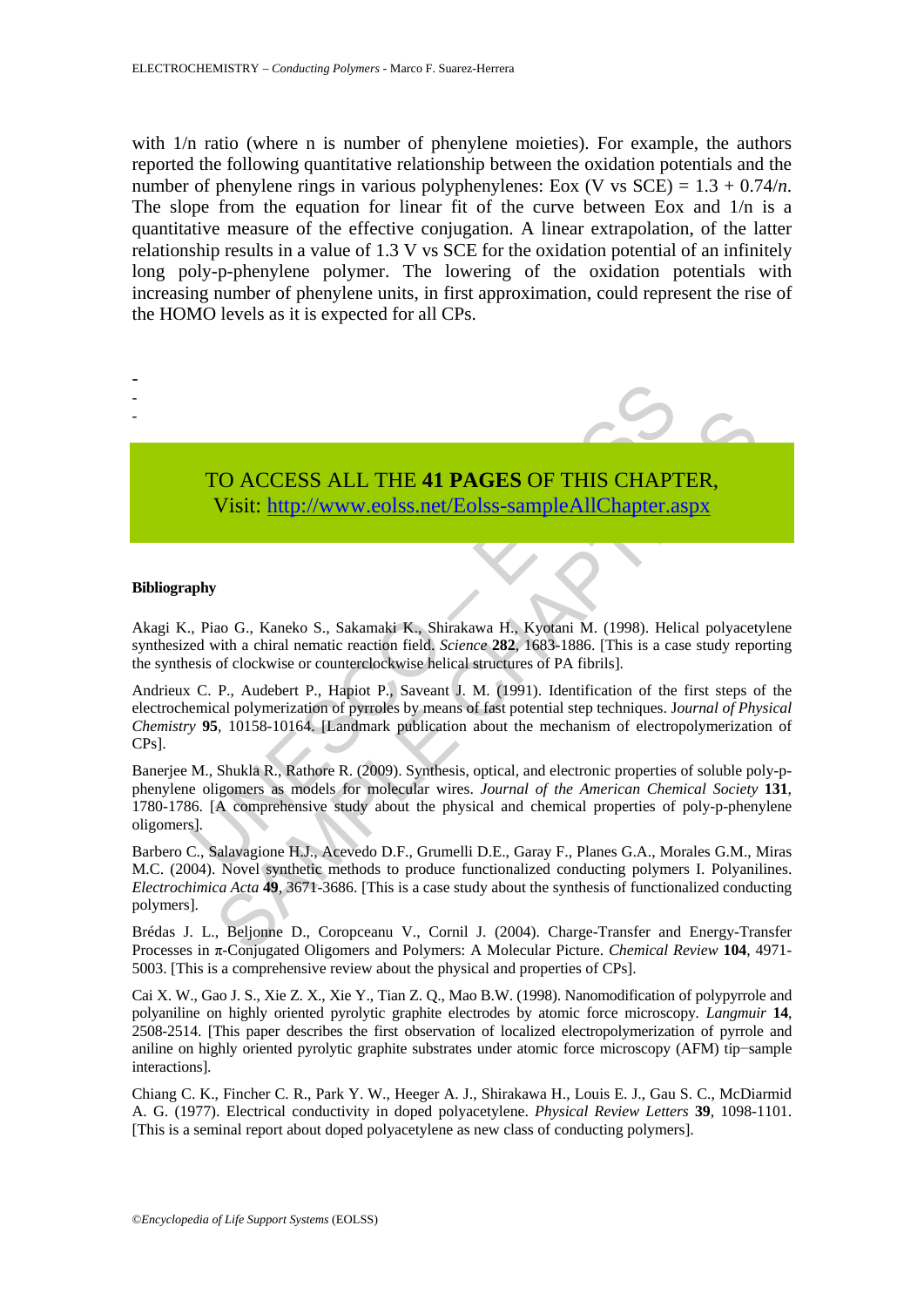Corish J., Morton-Blake D. A., Veluri K., Bénière F. (1993). Atomistic simulations of the structures of the pristine and doped lattices of polypyrrole and polythiophene. *Journal of Molecular Structure: THEOCHEM* **283**, 121-134. [This is a theoretical case study about the crystal lattices of the conductive polymers polypyrrole and polythiophene using atomistic lattice simulation].

Diaz A.F., Crowley J., Bargon J., Gardini G., Torrance J. B. (1981). Electrooxidation of aromatic oligomers and conducting polymers. *Journal of Electroanalytical Chemistry* **121**, 355-361.[ This is a seminal report about the electrochemical properties of CPs].

Diaz, A.F., Kanazawa K.K., Gardini G.P. (1979). Electrochemical polymerization of pyrrole. *Journal of Chemical Society Chemical Communications* 635. [This is a seminal report about the electrochemical polymerization of polypyrrole].

Duic L.J., Grigic S. (2001). The effect of polyaniline morphology on hydroquinone/quinone redox reaction. *Electrochimica Acta* **46**, 2795–2803. [This is a case study reporting the catalytic effect of PANI on the hydroquinone/quinone redox reaction].

Farinola G.M., Babudri F., Cardone A., Omar O. H., Naso F. (2008). Synthesis of substituted conjugated polymers: Tuning properties by functionalization. *Pure and Applied Chemistry* **80**, 1735-1746. [This is a review about the synthesis of functionalized CPs].

Galínski M., Lewandowski A., Stępniak I. (2006). Ionic liquids as electrolytes. *Electrochimica Acta* **51**, 5567-5580. [This is a review about the electrochemical properties of ILs].

Gill W. D., Bludau W., Geiss R. H., Grant P. M., Greene R. L., Mayerle J. J., Street G. B. (1977). Structure and Electronic Properties of Polymeric Sulfur Nitride (SN)x Modified by Bromine. *Physical Review Letters* **38**, 1305-1308. [This is a landmark communication where the discovery of the chemical process for enhance the conductivity of CPs was reported].

Håkansson E., Amiet A., Nahavandi S., Kaynak A. (2007). Electromagnetic interference shielding and radiation absorption in thin polypyrrole films. *European Polymer Journal* **43,** 205-213. [This is a case study about the use of CPs for electromagnetic interference shielding].

Hepel M., Mahdavi F. (1997). Application of the Electrochemical Quartz Crystal Microbalance for Electrochemically Controlled Binding and Release of Chlorpromazine from Conductive Polymer Matrix. *Microchemical Journal* **56**, 54-64. [This is the first report about the use of CPs as a matrix for drug incorporation drug delivery systems].

one/quinone redox reaction].<br>
G.M., Babudri F., Cardone A., Omar O. H., Naso F. (2008). Synthesis of subs<br>
1: Tuning properties by functionalization. *Pure and Applied Chemistry* 80, 173<br>
1: Tuning properties by functional I., Babudri F., Cardone A., Omar O. H., Naso F. (2008). Synthesis of substituted conjuning<br>ming properties by functionalization. Pure and Applied Chemistry 80, 1735-1746. [This is a review about the electrochemical CPs].<br> Hillman A. R., Bruckenstein S. (1993). Role of film history and observational timescale on redox switching kinetics of electroactive films. Part 1.-A new model for permselective films with polymer relaxation processes. *Journal of the Chemical Society, Faraday Transactions* **89**, 339-348. [This is the description of a qualitative model that allows rationalize and visualize the conformational processes of CPs and their coupling to other processes like electron / ion exchange, solvent transfer, etc].

Karamia H., Mousavia M. F., Shamsipur M. (2003). A new design for dry polyaniline rechargeable batteries. *Journal of Power Sources* **117**, 255-259. [This is a case study about the use of PANI as a cathode material for rechargeable batteries].

Killian J.G., Coffey B.M., Gao F., Poehler T.O., Searson P.C. (1996). Polypyrrole Composite Electrodes in an all Polymer Battery. *Journal of the Electrochemical Society* **143**, 936-942. [This is a case study about the use of PPy as cathode and anode in a battery].

Kim B.C. , Ko J.M. Wallace G. G. (2008). A novel capacitor material based on Nafion-doped polypyrrole. *Journal of Power Sources* **177,** 665-668. [This is a case report about the use of CPs as supercapacitors].

Lang P., Cavilier J. (1991). Influence of the crystalline surface structure of platinum on the electropolymerization of 3-methylthiophene. *Synthetic Metals* **45**, 297-308. [First report about the synthesis of poly-3-methylthiophene on crystalline platinum electrodes].

Lange U., Roznyatovskaya N. V., Vladimir M. Mirsky V. M. (2008). Conducting polymers in chemical sensors and arrays. *Analytica Chimica Acta* **614**, 1-26. [This is a comprehensive review about the use of CPs as electrochemical sensors].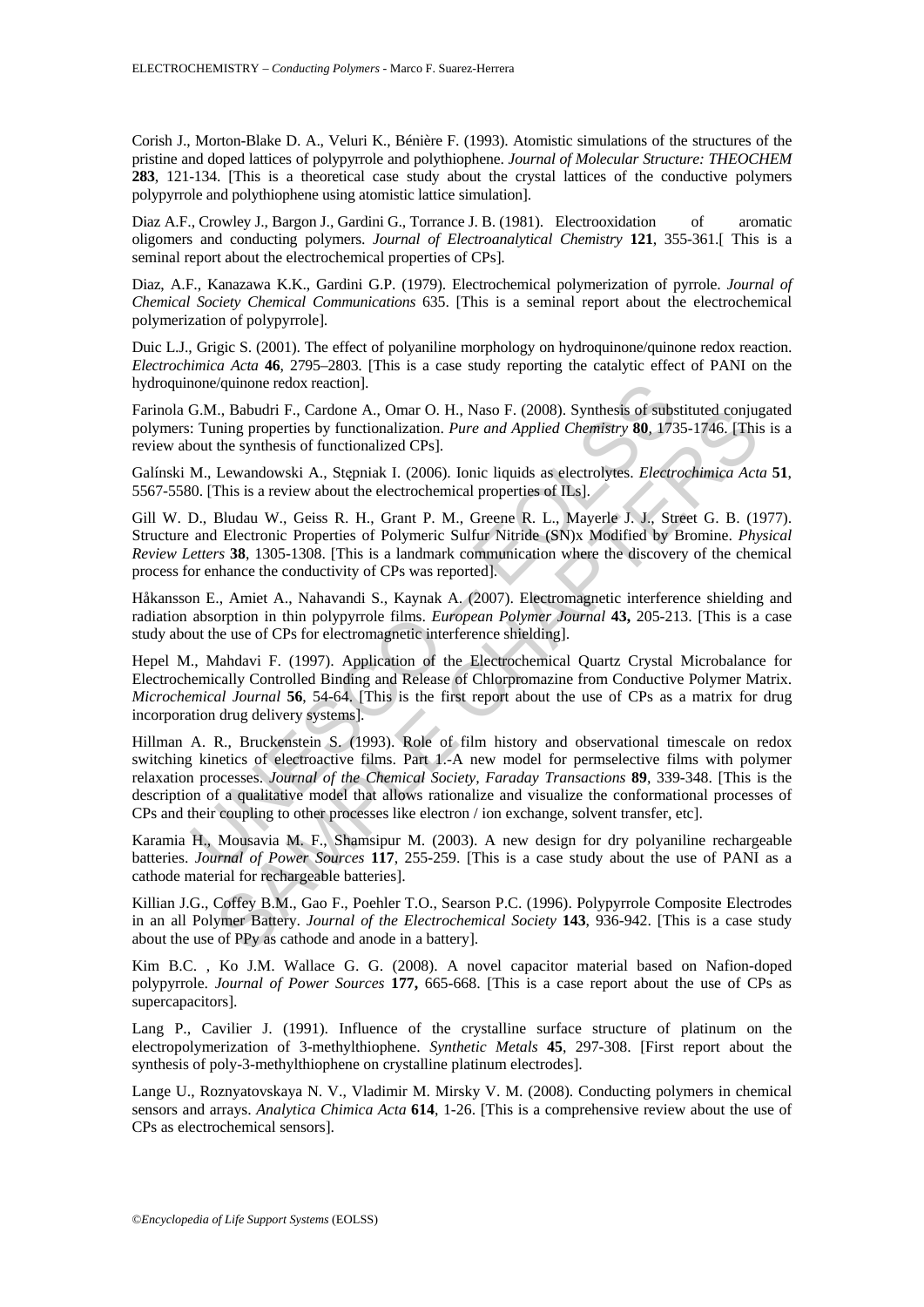Łapkowski M, Pron A. (2000). Electrochemical oxidation of poly(3,4-ethylenedioxythiophene)-''in situ'' conductivity and spectroscopic investigations. *Synthetic Metals* **110**, 79-83. [This is a recent article about the two-phase model, with a moving boundary between the insulating and conductive parts of the CPs upon redox switching]

Lee K., Cho S., Park S. H., Heeger A. J., Lee C. W., Lee S. H. (2006). Metallic transport in polyaniline. *Nature* **441**, 65-68. [This is a case study reporting the synthesis of highly conducting PANI with metallic behavior using self-stabilized dispersion polymerization].

Levi M. D., Aurbach D. (2008). A short review on the strategy towards development of π-conjugated polymers with highly reversible p- and n-doping. *Journal of Power Sources* **180**, 902-908. [This is a review about n-doping CPs].

Lu W., Fadeev A. G., Qi B., Smela E., Mattes B. R., Ding J., Spinks G. M., Mazurkiewicz J., Zhou D., Wallace G. G., MacFarlane D. R., Forsyth S. A., Forsyth M. (2002). Use of Ionic Liquids for π-Conjugated Polymer Electrochemical Devices. *Science* **297**, 983-987. [Advantages of RTILs when they are used as electrolytes in electrochemical mechanical actuators made of CPs].

Malinauskas A. (1999). Electrocatalysis at conducting polymers. *Synthetic Metals* **107**, 75-83. [This is a review about the electrocatalytic activity of CPs].

Möller S., Perlov C., Jackson W., Taussig C., Forrest S. R., (2003). A polymer/semiconductor write-once read-many-times memory. *Nature* **426**, 166-169. [This is a case study reporting the first Organic electronic memory].

Nakao T., Tanaka H., Yoshida Y., Tsujimoto N., Fujii A., Ozaki M. (2008). Microdisk laser emission and electrical properties of composite films based on poly(3-hexylthiophene)s with different stereoregularity. *Thin Solid Films* **516**, 2767-2771. [This is a case study about applications of CPs in LASER technology].

Nogueira A.F., Longo C., De Paoli M.A. (2004). Polymers in dye sensitized solar cells: overview and perspectives. Coordination Chemistry Reviews 248, 1455-1468. [This is a review about the use of polymers in solar cell technology].

ed Polymer Electrochemical Devices. *Science* 297, 983-987. [Advantages of<br>selectrolytes in electrochemical mechanical actuators made of CPs].<br>kas electrochemical mechanical actuators made of CPs].<br>Jout the electrocatalysi Otero T. F., García de Otazo J. M. (2009). Polypyrrole oxidation: kinetic coefficients, activation energy and conformational energy. *Synthetic Metals* **159**, 681-688. [This is a recent article about the Electrochemically Stimulated Conformational Relaxation model of CPs].

Oyama N., Tatsuma T., Sato T., Sotomura T. (1995). Dimercaptan-polyaniline composite electrodes for lithium batteries with high energy density. *Nature*, **374**, 196. [This is a case study reporting the electrocatalytic reduction of DMcT on CPs].

Pople J., Walmsley S. (1962). Bond alternation defects in long polyene molecules. *Molecular Physics,* **5**, 15 - 20. [This is the first report where the concept of solitons in polyacetylene was proposed].

Pringle J. M., Efthimiadis J., Howlett P. C., Efthimiadis J., MacFarlane D. R., Chaplin A. B., Hall S. B., Officer D. L., Wallace G. G., Forsyth M. (2004). Electrochemical synthesis of polypyrrole in ionic liquids. *Polymer* **45**, 1447-1453. [This is a case report about the pyrrole electropolymerization in RTILs].

A. (1999). Electrocatalysis at conducting polymers. Synthetic Metals 107, 75-83. [Thit<br>the electrocatalytic activity of CPs].<br>The electrocatalytic activity of CPs].<br>The electrocatalytic activity of CPs].<br>The electrocataly Radhakrishnan S., Saini R. (1993). Structure development and electrical properties of polypyrrole deposited on poly(ethylene oxide) complexes. *Synthetic Metals* **58,** 243-255. [This is a case report about the synthesis of well ordered PPy].

Sadki S., Schottland P., Brodie N., Sabouraud G. (2000). The mechanisms of pyrrole electropolymerization. *Chemical Society Review* **29**, 283-293. [This is a comprehensive review about the mechanism of pyrrole electropolymerization].

Savéant J.M. (1988). Electron hopping between fixed sites: "Diffusion" and "migration" in counter-ion conservative redox membranes at steady state. *Journal of Electroanalytical Chemistry* **242**, 1-21. [This communication suggests a theoretical models that describes the interplay between kinetics of electron transfer, diffusion and migration during the electrocatalytic reaction on CPs film containing localized redox sites].

Schön J. H., Dodabalapur A., Bao Z., Kloc Ch., Schenker O., Batlogg B. (2001). Gate-induced superconductivity in a solution-processed organic polymer film. *Nature* **410**, 189-192. [This is a case study reporting the superconducting electrical properties of regioregular poly(3-hexylthiophene].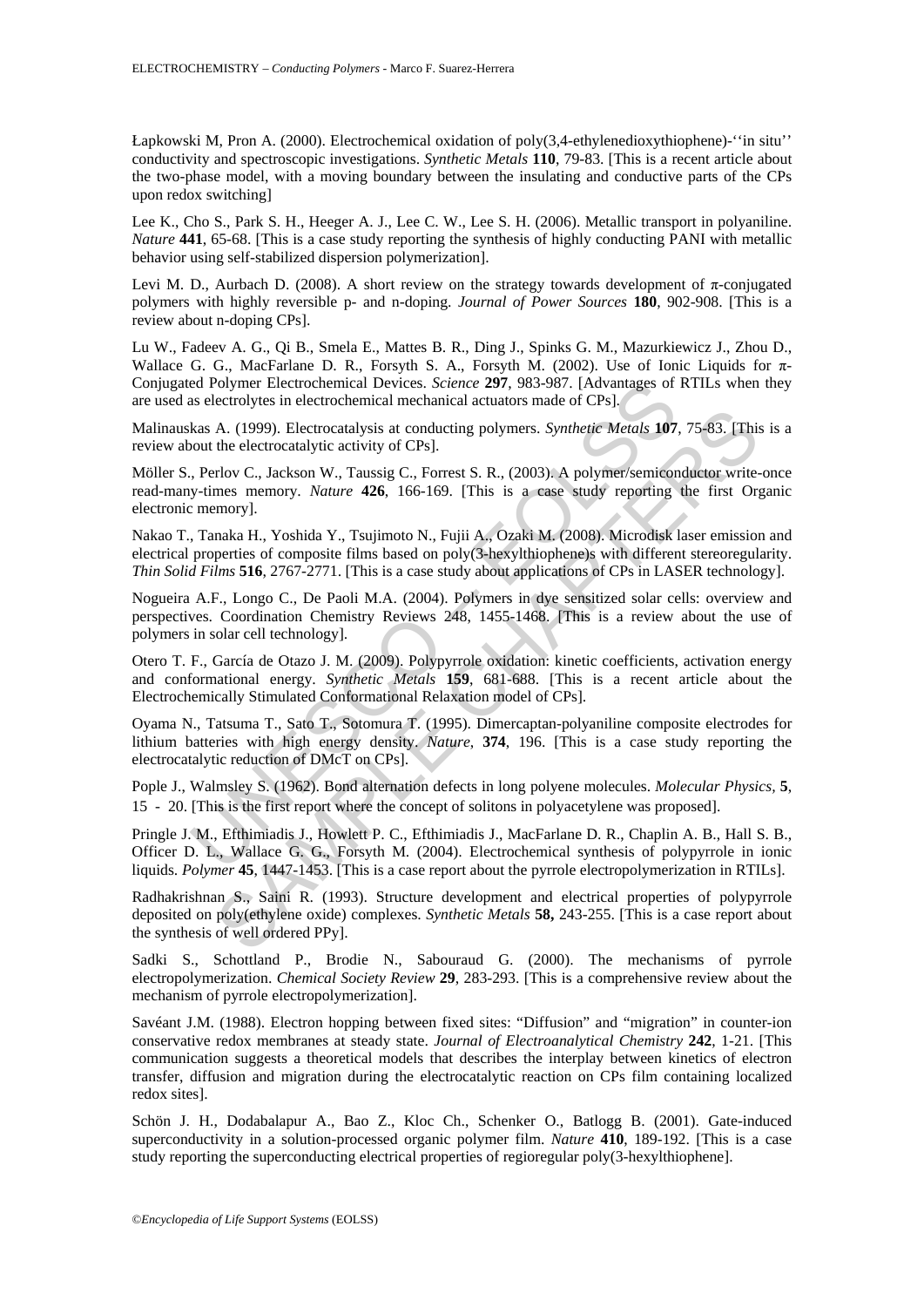Sirringhaus H., Brown P. J., Friend R. H., Nielsen M. M., Bechgaard K., Langeveld-Voss B. M. W., Spiering A. J. H., Janssen R. A. J., Meijer E. W., Herwig P. (1999). Two-dimensional charge transport in self-organized, high-mobility conjugated polymers. *Nature* **401**, 685-688. [This is a case study about the metallic properties of PT].

Skotheim T. A., Reynolds J. R. [Editors] (2007). *Conjugated polymers: theory, synthesis, properties, and characterization*. CRC Press, Taylor & Francis Group, Boca Raton, USA. [This is a comprehensive review about CPs].

Soto J.P., Díaz F.R., del Valle M.A., Vélez J.H., East G.A. (2008). Nucleation and growth mechanisms during electropolymerization of substituted 3-alkylthiophenes. *Applied Surface Science* **254**, 3489-3496. [This is a case study about the nucleation and growth mechanism during the electrochemical synthesis of CPs].

Suárez M. F., Compton R. G. (1999). In situ atomic force microscopy study of polypyrrole synthesis and the volume changes induced by oxidation and reduction of the polymer. *Journal of Electroanalytical Chemistry* **462**, 211-221. [This is a case study reporting the morphology of PPy during the electrosynthesis, ageing process and upon redox cycling].

Suarez-Herrera M. F., Feliu J. M. (2008). Polymerization of polypyrrole on single crystal platinum electrodes: a surface structure sensitive reaction. *Physical Chemistry Chemical Physics* **10**, 7022. [This is the first report of pyrrole electropolymerization on platinum single crystals].

me changes induced by oxidation and reduction of the polymer. *Journal of*<br>y 462, 211-221. [This is a case study reporting the morphology of<br>stiss, ageing process and upon redox cycling].<br>
errera M. F., Feliu J. M. (2008). Example 1. At 1. (2008). Polymerization of polypyrole on single crystal plat<br>sis, ageing process and upon redox cycling].<br>The M. F., Feliu J. M. (2008). Polymerization of polypyrole on single crystal plat<br>surface structur Suarez-Herrera M. F., Feliu J. M. (2009). Electrochemical properties of thin films of polythiophene polymerized on basal plane platinum electrodes in nonaqueous media. *Journal of Physical Chemistry B* **113**, 1899-1905. [This is the first report about the electropolymerization of PT on platinum single crystals].

Ventosa E., López-Palacios J., Unwin P.R. (2008). Nucleation and growth of poly(3,4 ethylenedioxythiophene) thin films on highly oriented pyrolytic graphite (HOPG) electrodes. *Electrochemistry Communications* **10**, 1752-1755. [This is a case study about the nucleation and growth kinetics of PEDOT].

Vorotyntsev M.A., Heinze J. (2001). Charging process in electron conducting polymers: dimerization model. *Electrochimica Acta* **46**, 3309-3324. [This is a seminal work about the "dimerization model" that rationalize the ion exchange kinetics of CPs during redox cycling].

Walatka V., Labes M. M., Perlstein J. H. (1973). Polysulfur Nitride: a One-Dimensional Chain with a Metallic Ground State. *Physical Review Letters* **31**, 1139-1142. [This is a seminal work in conducting polymer].

Wasserscheid P., Welton T. [Editors] (2008). I*onic Liquids in Synthesis.* Wiley-VCH, Weinheim, Germany. [This is a comprehensive review about ILs].

Wei D., Petr A., Kvarnström C., Dunsch L., Ivaska A. (2007). Charge carrier transport and optical properties of poly[N-methyl(aniline)]. *Journal of Physical Chemistry C* **111**, 16571-16576. [This is a case study about the electric charge transport mechanism of PANI].

Weiss D.A., Bolto B.A., Mcneill R. (1963). Electronic Conduction in Polymers: III Electronic Properties of Polypyrrole. Australian Journal of Chemistry **16**, 1090-1103. [This is a seminal report about doped polypyrrole as a new class of conducting polymers].

Winther-Jensen B., Winther-Jensen O., Forsyth M., Macfarlane D.R. (2008).High Rates of Oxygen Reduction over a Vapor Phase–Polymerized PEDOT Electrode. *Science* **321**, 671-674. [This is a case study reporting the electrocatalytic reduction of molecular oxygen on PEDOT].

Xu J., Yang Y., Yu J., Jiang Y. (2009). Ordered conducting polymer multilayer films and its application for hole injection layers in organic light-emitting devices. *Applied Surface Science* **255**, 4329-4333. [Growth of layer-ordered multilayer film of poly(3,4-ethylene dioxythiophene) via a modified Langmuir– Blodgett method].

Zein El Abedin S., Borissenko N., Endres F. (2004). Electropolymerization of benzene in a room temperature ionic liquid. *Electrochemistry Communications* **6**, 422-426. [In this communication, the importance of ionic liquids as mild solvents for the electropolymerization of benzene is pointed out].